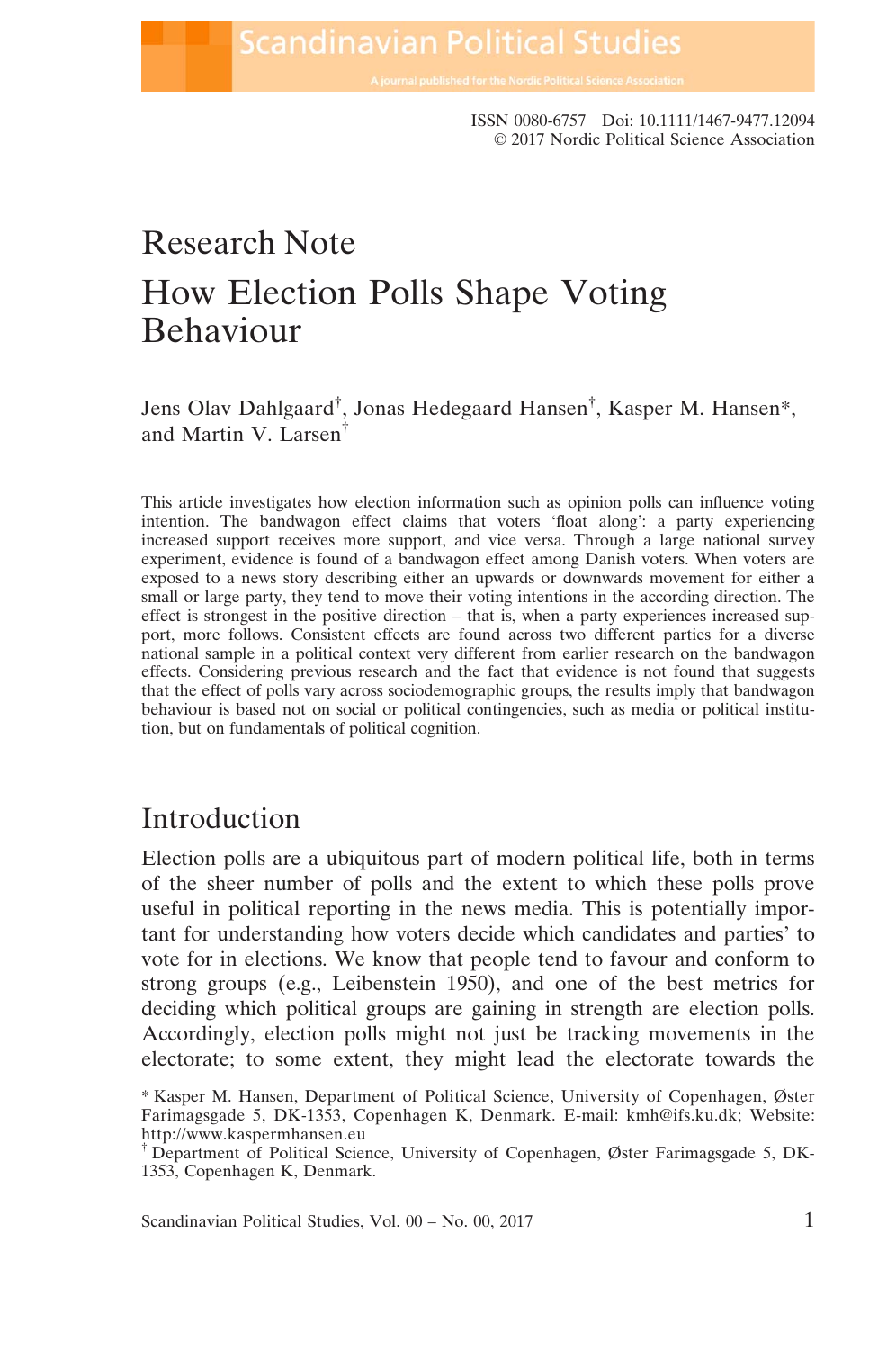candidates who are already gaining electoral momentum by conveying a sophisticated map of this momentum. This is conventionally called the 'bandwagon effect' (Gallup & Rae 1940; Lazarsfeld et al. 1944; Bernays 1945; Field et al. 1945; Simon 1954; Marsh 1985).

How polls and their public dissemination might influence the voters and, in turn, the election result has fueled academic debate about the excessive use of polls (cf. Aalberg & Van Aelst 2014; Donsbach 2001; Petersen 2012). There has also been a long vigorous public debate on these issues (e.g., Jakobsen et al. 2005; Ditlevsen 2009). Recently, this debate has been fueled in the Nordic countries by an exit poll published by the leading Danish Broadcast Service (DR) before the polling stations had been closed on election day in November 2013 that substantially underestimated the Social Democrats' share of the vote. Following this, politicians have suggested that the media should stay away from publishing opinion or exit polls shortly before an election (Albrechtsen 2013; Skjoldan 2015). In Sweden, the Centre Party have, on multiple occasions, proposed that the parliament (Riksdagen) should legislate to prohibit the publication of opinion polls in the days leading up to elections (Hernadi 2010). Similarly, polls seem to steer political discourse. For instance, in the 2013 election in Norway, the Socialist Left Party's bad polling results leading up to the election caused the party leader to encourage voters to rally around the party (Sandvik et al. 2013).

In spite of these concerns, much of the existing empirical literature investigating whether and how election polls affect voting behaviour is limited: it is often dated and/or conducted with quite small convenience samples, and almost all of it is conducted in countries with a few large parties and that use the first-past-the-post system (e.g., the United States, the United Kingdom and Canada) (Hardmeier 2008). More recent studies have explored the importance of how polls influence vote choice with causal designs and in new contexts. These studies all confirm bandwagon effects in the Netherlands, France, Austria and Germany (Meffert et al. 2011; Morton et al. 2015; Stolwijk et al. 2016; Van der Meer et al. 2016). Using a strong causal design in a new context, we situate our research alongside these recent contributions to further expand the scope of the bandwagon effect and replicate it in yet another context with its own distinct political culture.

We conducted a large-scale survey experiment on a national representative sample in Denmark (i.e., a multiparty context with proportional representation) to see if Danish voters also join the bandwagon. Specifically, we tested if the content of a poll and its reporting affects voting intentions. Our design has three distinct advantages over earlier studies. First, the large number of respondents and low number of treatments allows us to detect smaller effects. This is a feature that is necessary because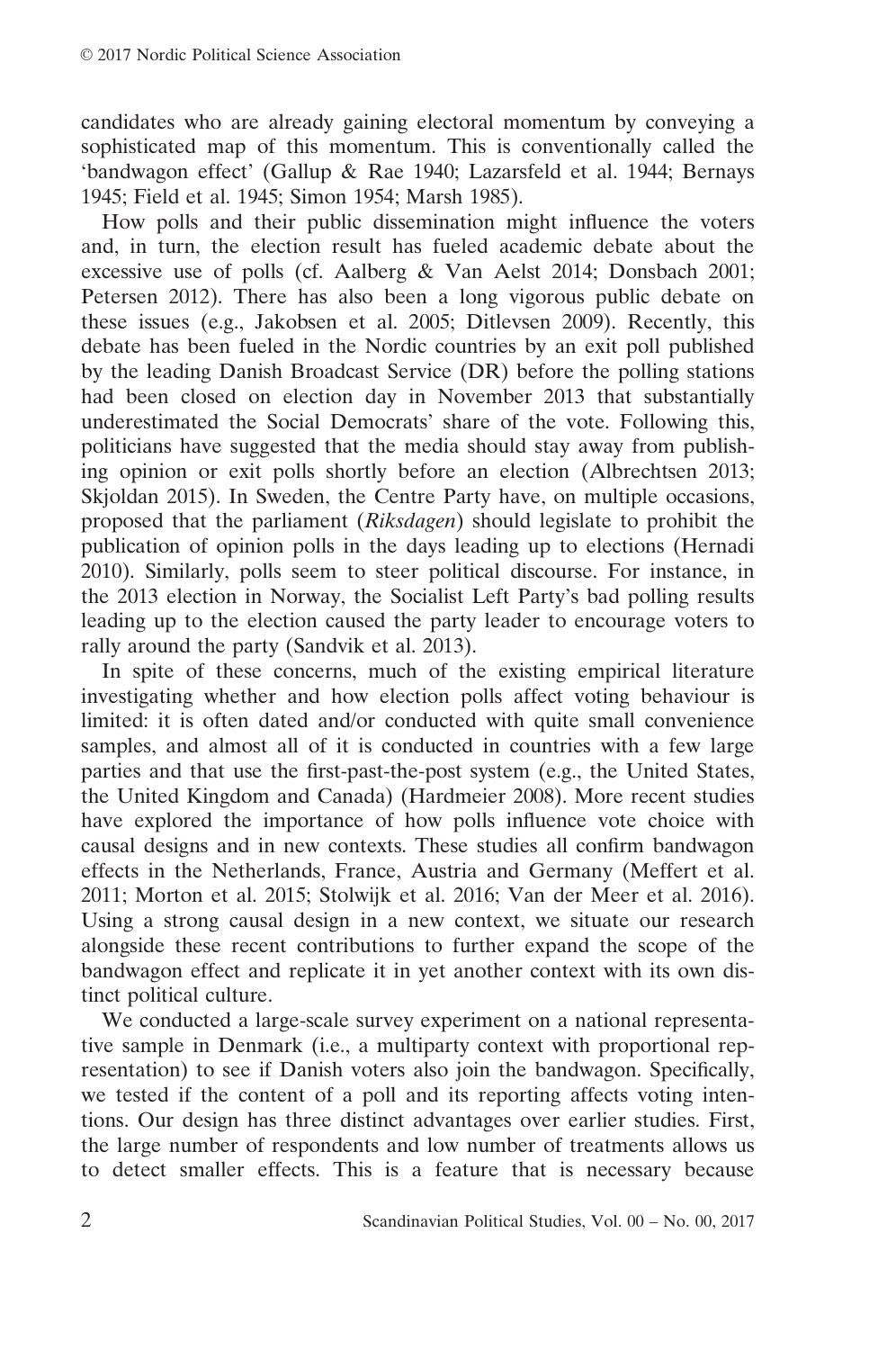previous literature has struggled to find consistent results, arguably because of the large sampling variability of effect sizes that come with small samples (Hardmeier 2008). Second, the Danish context of a consensus-oriented, multiparty system with proportional representation allows us to look for the bandwagon mechanism in a political system quite different from most of the existing research. In a two-party context, if one party seems to be moving ahead, joining the party could mean joining the winner. In a multiparty context, a party might independently experience an electoral boost while its coalition partners experience a setback.<sup>1</sup> Third, and related to the merits of our multiparty context, we test whether the effect of opinion polls is consistent across different types of parties using both a large executive party and a small opposition party, and across different types of citizens by analysing whether factors such as gender and age moderate the bandwagon effect (Dahlgaard et al. 2015; 2016).

## Polls and Voting Behaviour: The Bandwagon Effect

Since the first scientific polls, there has been an ongoing debate on whether and how polls influence voters (Gallup & Rae 1940; Simon 1954). One of the most common hypotheses has been that polls have a so-called 'bandwagon effect', such that when a person identifies with a social group and observes that it is moving in a certain direction, he or she will want to move in the same direction (Simon 1954; Marsh 1985). In terms of polls, this means that voters will be inclined to follow the tendencies outlined in these polls if there is any clear pattern of movement, and polls can in this way become self-fulfilling prophecies (Rothschild & Malhotra 2014). Specifically, voters will be more likely to support a party if it is clearly on the rise in the polls, and they will be less likely to support a party if it is clearly declining in the polls. The logic resembles that of the 'herding effect' in economics, which some think underlies the boom and bust cycle of the economy. Since our short research note does not allow for a comprehensive review of the literature, we refer readers to the recent review in Van der Meer et al. (2016) or Hardmeier (2008).

There are several plausible social psychological mechanisms that could imply a bandwagon effect. First, belonging to a strong group may be associated with a sense of happiness, confidence and satisfaction for the voter, and accordingly he or she might try to be part of such groups (Mondak 2010; Brady & McNulty 2011; Erikson & Stoker 2011; Gerber et al. 2011). Second, voters may believe it wise to follow 'the wisdom of the crowds', believing that the electorate as a whole is more able than an individual voter to understand the complexities of choosing the best and most competent candidate or party (Lau & Redlawsk 2001; Hardmeier 2008). Third, people might change their attitudes in response to information from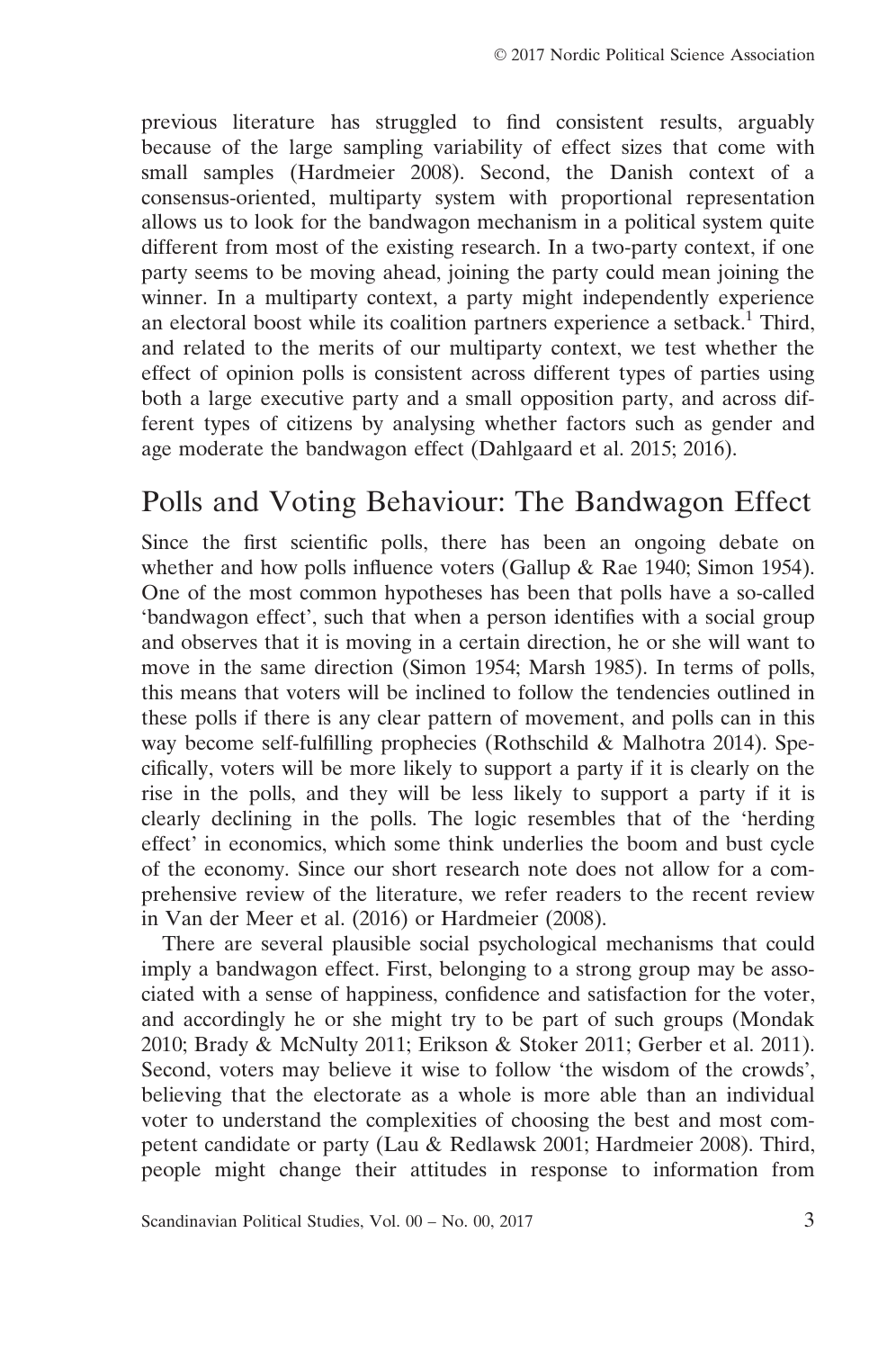election polls so that when the election result is actualised, they can easier resolve cognitive dissonance induced by experiencing an election result where their most preferred party has lost – a phenomena also known as 'sweet lemons' (Mutz 1997; Kay et al. 2002: 1302).

Empirically, a number of studies have tried to link trends in polls to political behaviour (see Hardmeier (2008) for a meta-study and a review). However, while these studies in general point towards a bandwagon effect, and as such have broken ground on this important topic, they have several limitations. For instance, few of them have looked at national and diverse samples (cf Rotschild & Malhotra 2014); instead, they have relied on convenience samples (e.g., Ceci & Kain 1982). Furthermore, the few studies that have used national samples often do not rely on an experimental design, making causal inference unlikely (Kleinnijenhuis et al. 2007; Hardmeier 2008). Finally, a number of these studies investigate opinions rather than voting intentions, leaving the key issue of this research note unresolved (e.g., Ansolabehere  $&$  Iyengar 1994) – namely whether polls actually affect voting intentions for political parties. Our study tries to exceed these limitations by providing an experimental test of the bandwagon hypothesis with a large and diverse national sample using intended voting behaviour as the primary dependent variable while also providing evidence for how sympathy and support for the parties are moved.

The context of the existing studies provides additional reason for the timeliness and relevance of the experiment presented here. Most importantly, almost all previous studies of the bandwagon effect have centred on majoritarian electoral systems with few effective parties (the United States, the United Kingdom and Canada). Our study is conducted in Denmark within the context of a proportional electoral system with eight parties represented in the parliament (Folketinget) at the time of the study. The analysis thereby provides a test of whether the bandwagon effect is present in yet another context, which would bolster those who might claim that the bandwagon effect does not depend on context, but is perhaps a universal feature of individuals' political cognition. Furthermore, because of the large sample size, we are able to examine whether the bandwagon effect varies across different types of individuals through analyses that can further inform the question of whether the bandwagon effect is universal or contingent.

### Experimental Design

In order to examine the bandwagon effect we conducted a survey experiment whereby respondents were randomly split into five different groups, with four of these groups being presented with varying information about the current support for two different parties: the Social Democratic Party and the Conservative Party. After presenting this information, we asked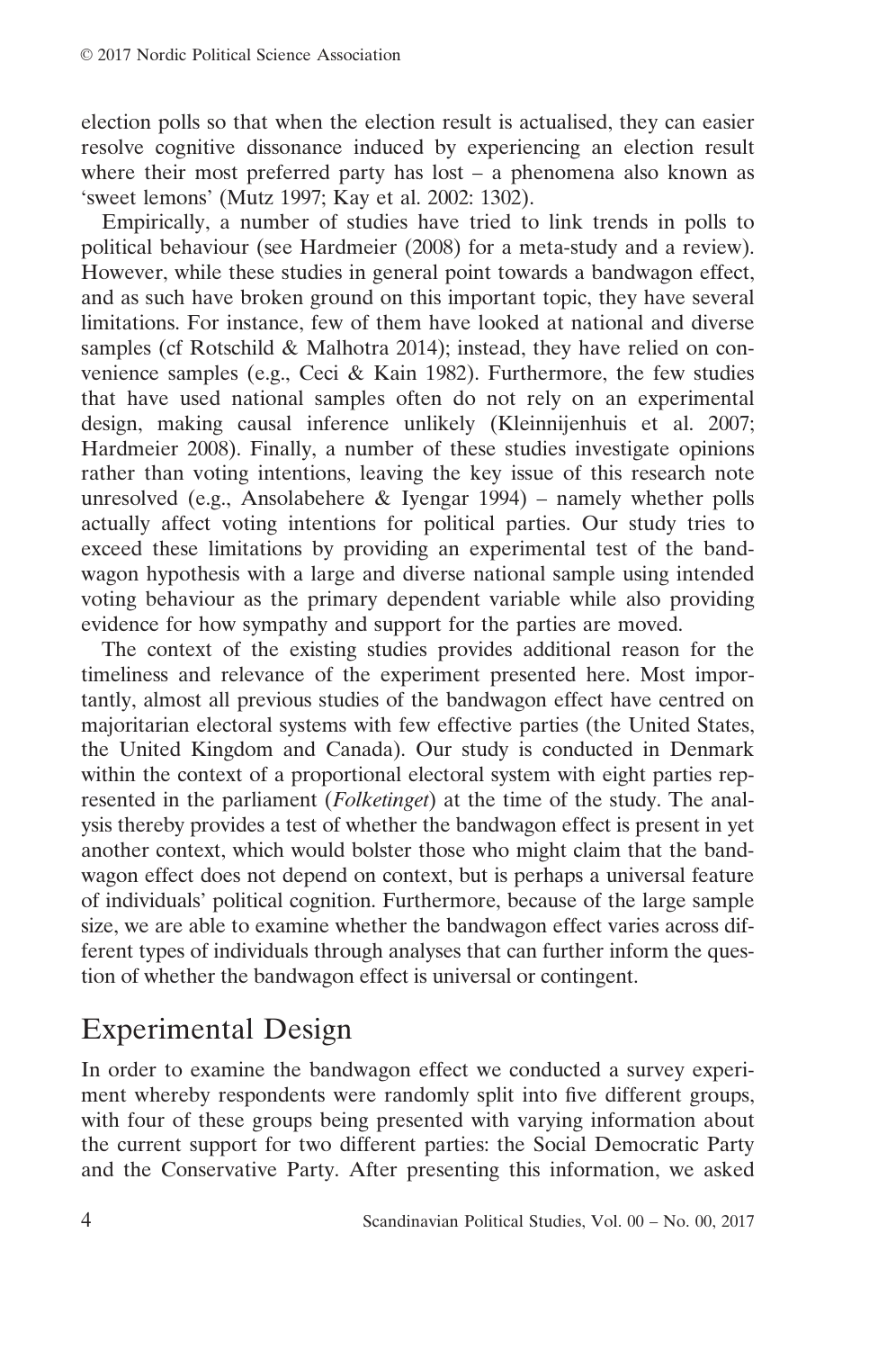the respondents a series of questions about their political beliefs and voting intentions. We will now provide details of the data, the different treatments and the dependent variable of the survey experiment.

#### Data

The data stems from a web survey carried out by YouGov in their Internet panel of Danish voters in the period 10–28 January 2014. Within the panel, 6,941 people were invited to participate in the survey via e-mail. In total, 3,011 respondents (43.4 percent) completed the entire survey, which is satisfactory for this type of study. The complete questionnaire can be found in Dahlgaard et al. (2015; 2016). These respondents are representative of Danish voters in terms of demographic characteristics and make up a diverse sample of Danish voters. The analysis only includes the answers of those who completed the entire questionnaire.2

#### Treatment

We randomly split respondents into five groups. Four of the groups read only one of four fictive articles from a newspaper, including a poll (henceforth 'the treatment groups'). The last group did not read any articles (henceforth 'the control group'). A randomisation check showed that gender, age, education and party choice in the last election was unrelated to treatment allocation, indicating that the randomisation was successful.<sup>3</sup> The layout of the articles was like a real newspaper, and four political journalists from different newspapers read and commented on the article and approved of the realistic nature of the articles (for the articles, see Online Appendix A). To make sure that the respondents read the article, they had to stay on the screen displaying the article for at least 30 seconds.

Each article included a graphical representation of a fictive poll result for a party, the standing for this party in the latest poll and its standing at the latest election. The standing in the latest poll was arrived at by looking at an average of polls at the time of the survey; this presented a highly realistic baseline with which the fictive poll could be compared.<sup>4</sup> This graph was put into context by a short article describing the poll and an interview with a pundit (a professor in political science) who commented on the consequences of the poll in vague and general terms.

Each treatment condition included a bundle of manipulations: the poll result, its graphical display, the differences in reference points, and the journalistic coverage. Consequently, we cannot directly ascribe an effect to either the result of the poll or the article. However, separating these effects seems less meaningful than identifying the effect of a realistic dissemination. A poll is usually combined with a short article describing the result and consequences of the poll, and a comparison with past election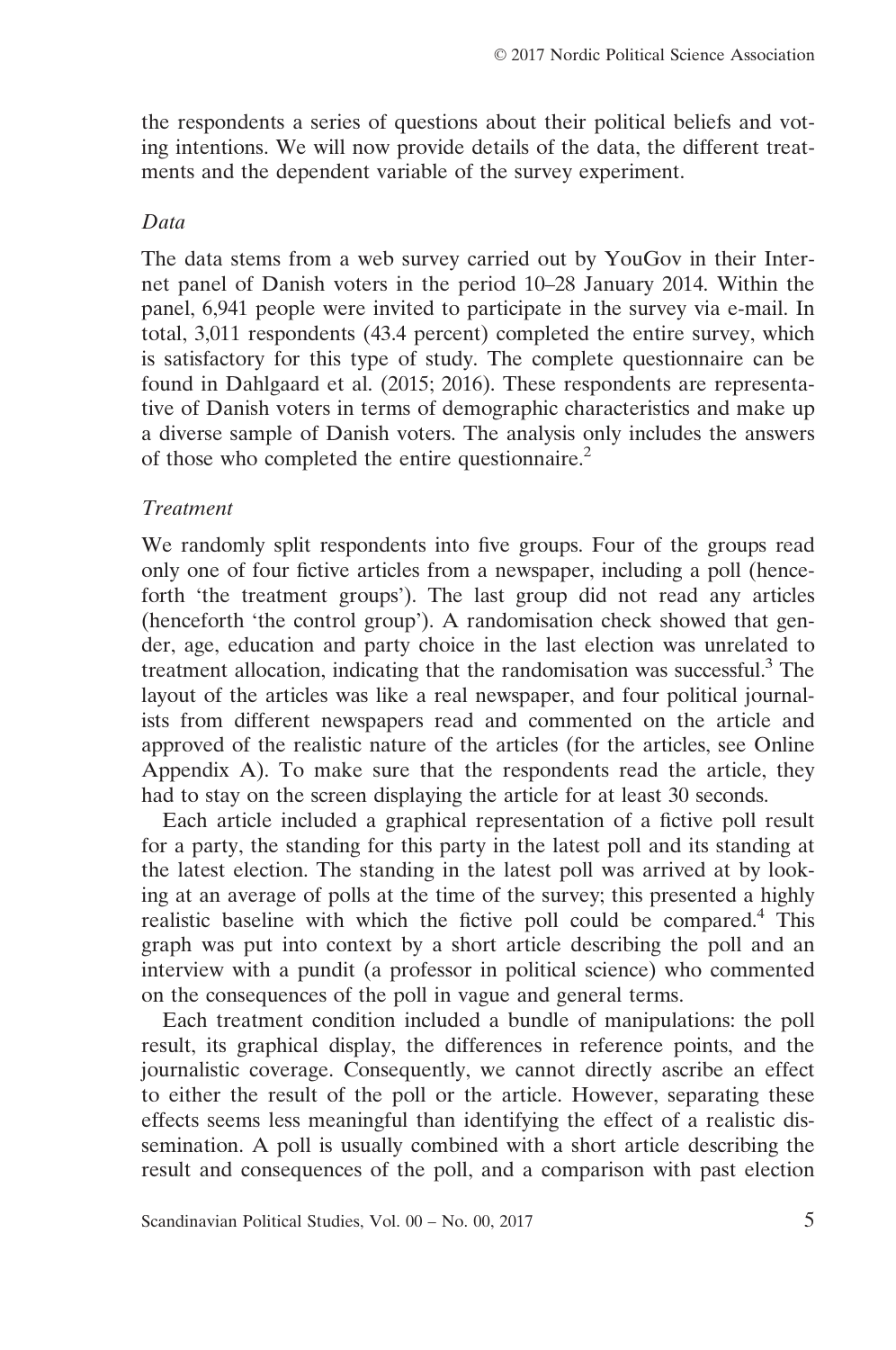or polling results. Pundits, including political science professors, routinely weigh in on perceived trends. For this study, we prioritised real-world authenticity over untangling the effects of each subtle manipulation. Including several manipulations in the treatment thus raises the ecological validity of the treatment, as it is likely to reflect how voters experience polls outside the experiment.5 (See Online Appendix A for the original treatments experienced by the respondents.)

Party (the Social Democrats and the Conservatives) and poll results (gaining and loosing) organised the four treatments. The two parties were the large executive party the Social Democrats, and the small opposition party the Conservatives. At the time, the Social Democrats polled around 21 percent in aggregated polls, while the Conservatives polled around 4 percent. In the Social Democrats treatments the party gained or lost five percentage points; in the Conservatives treatment the party gained or lost two percentage points. Accordingly, the smaller Conservative Party moved less in the fictive polls.

We chose these particular movements because we wanted the poll results to be both credible and meaningful. Adding or subtracting five percentage points to a currently small party would seem unrealistic, while changing support for the Social Democrats with two percentage points might fail to incite a feeling of real movement for the party. One drawback of the manipulations is that the sizes of the movements are not directly comparable in either an absolute or relative scale. Also, the graphs are not the same across treatment conditions, and the second axis varied and was even cut off above zero for the large party – something we would usually consider unacceptable dissemination, but is nonetheless not unusual for graphs in newspapers.

However, even if the movements were comparable on some scale, it is unclear if one would expect the effects to be similar for small and large parties. Furthermore, the differences in manipulations, including varying the layout of the graphs slightly, do seem to reflect realistic representations of how voters meet polls in the media. Importantly, all the variations are between subjects. The respondents were only exposed to one treatment condition and thus could not compare differences in treatments or become confused by them. Consequently, our study will inform us how disseminations of what can be perceived as big changes for a large as well as a small party affect support among voters. Another disadvantage of our articles is that they might have different point of references in the sense that the loss articles refer to previous losses in the polls for the two parties, while the gain articles do not. At the end of the survey, we debriefed respondents and informed them of the parties' actual current support.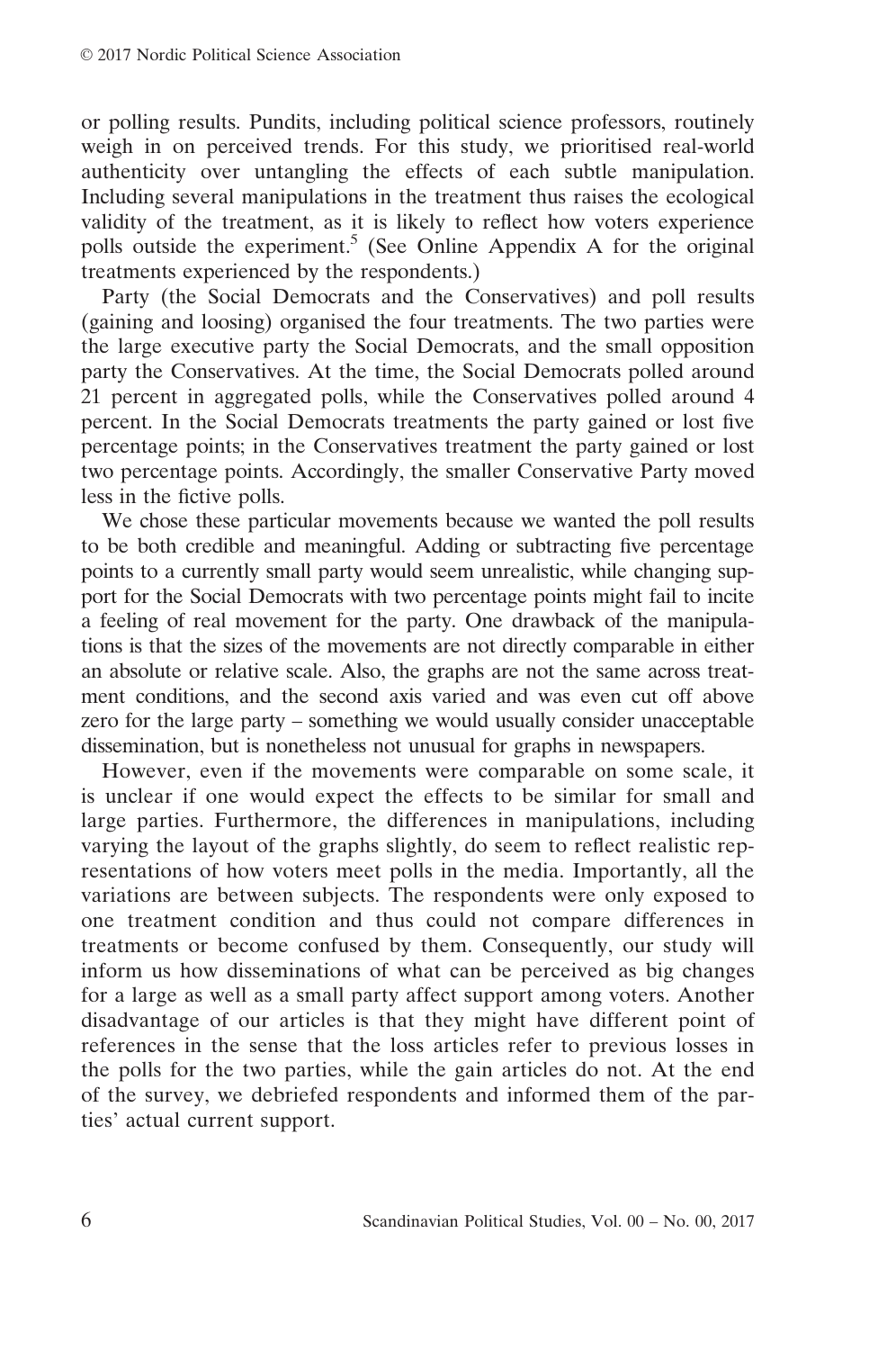#### Dependent Variable

In order to examine whether the popularity of the party as presented in the poll affected respondents' voting intention we simply used the typical question posed by polling companies: 'If a parliamentary election was held tomorrow, who would you vote for?' For the roughly 10 percent of respondents who answered 'Don't know', we prodded them by asking whether they were leaning towards a particular party. This cut the number of 'Don't knows' down to 5 percent. Polling companies routinely do this for Danish voters, and the rates of 'Don't knows' were similar across treatment conditions both before and after prodding the voters.

Aside from this question, we also used two other questions regarding the probability of voting for the two parties and sympathy towards the two parties included in the polls. Both were measured on a scale from zero to ten. In order to reduce experimenter demand effects, we asked these questions for all parties eligible to run for parliamentary elections at the time. However, due to limited space, we refer readers to the supporting information regarding these outcomes in Online Appendix C.

### Results

Figure 1 presents the proportion intending to vote for the Social Democrats or the Conservatives across the treatments relevant for these parties (lost votes, control, win votes). Overall, there is some evidence of a bandwagon effect, as those who read a news story with a poll about a party winning votes seem more inclined to vote for the party than those who





Notes: Specifically, we looked at whether respondents who got a poll in which the party in question lost votes, gained votes or whether the respondent was in the control group, receiving no poll. The 95 percent confidence intervals of these probabilities derived from the multinomial logit model described in the text.

Scandinavian Political Studies, Vol. 00 – No. 00, 2017 7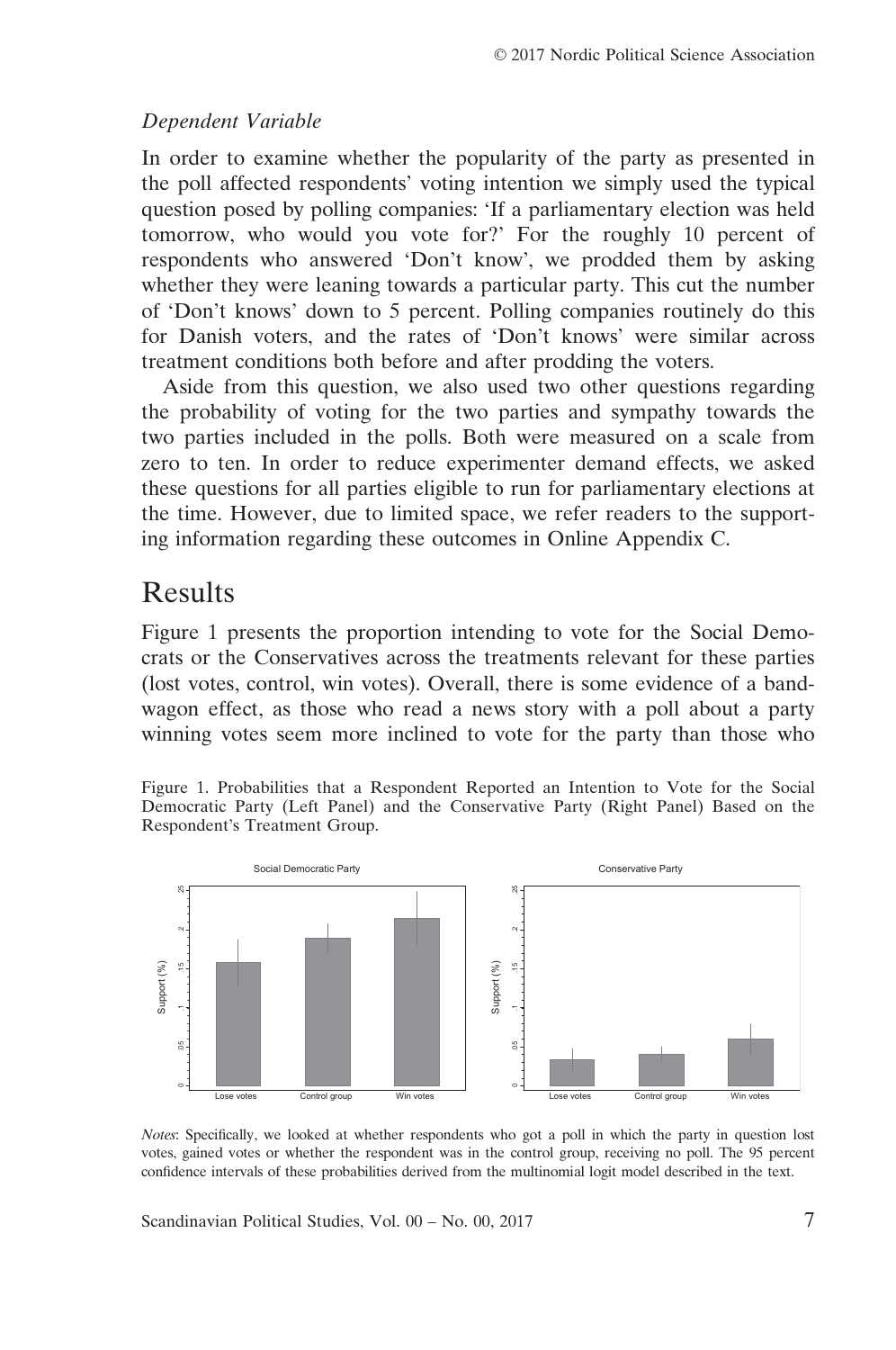got a poll indicating that the party was losing votes. These differences seem to be larger for the Social Democratics than for the Conservatives and, when comparing the results to the control group, the differences were larger for the treatments showing the parties gaining electoral support than for the treatments showing the parties losing electoral support.

For statistical inference, we estimated a multinomial logit model of whether respondents voted for the Social Democrats, the Conservatives or some other party using the treatment dummies as independent variables. The confidence intervals of electoral support are also presented in Figure 1. The statistical tests we performed are comparisons of the predicted probabilities from our multinomial logit model across different outcomes (i.e., parties) and different treatments.

We find, for both parties, that receiving a poll in which a party wins votes makes one more inclined to vote for this party than if one receives a poll in which the party lose votes  $(p < 0.05)$ . We also find a statistically significant difference in intention to vote for a party between those who received no poll and those who received a poll showing the party winning votes. However, for each party this is only statistically significant at the 10 percent level in a one-sided test. Finally, we find no statistically discernable difference between receiving no poll and receiving a poll showing the party losing votes, though the point estimates are negative as expected.

In order to maximise the statistical leverage of the experiment we also tested the joint effects of receiving a type of election poll (gain or loss) on the probability of voting for the party that the election poll was about (see Online Appendix B for details of this test). Using this method, we find that the joint difference in probability of voting for a party between the control group and the group receiving a poll, which showed the party gaining electoral momentum, is both positive and statistically significant  $(p<0.05)$ . The difference between receiving a poll showing the party losing electoral momentum and the control group is negative but not statistically significant  $(p < 0.4)$ . Accordingly, the data indicates that a poll showing an electoral gain for a party increases support for this party more than a poll showing an electoral loss reduces support for this party. However, the differences in size between the positive and negative effects are not significant ( $p < 0.5$ ).<sup>6</sup>

In summary, those who were presented with a news article with a poll showing a party gaining electoral support were statistically significantly more likely to vote for this party than those in the control group and those who received a poll showing the party loosing electoral support. This provides evidence for the bandwagon hypothesis. Parties with electoral fortune in election polls are more attractive to voters – that is, voters are more likely to vote for a party if they have read an article showing the party gaining rather than losing in the polls. In addition, we find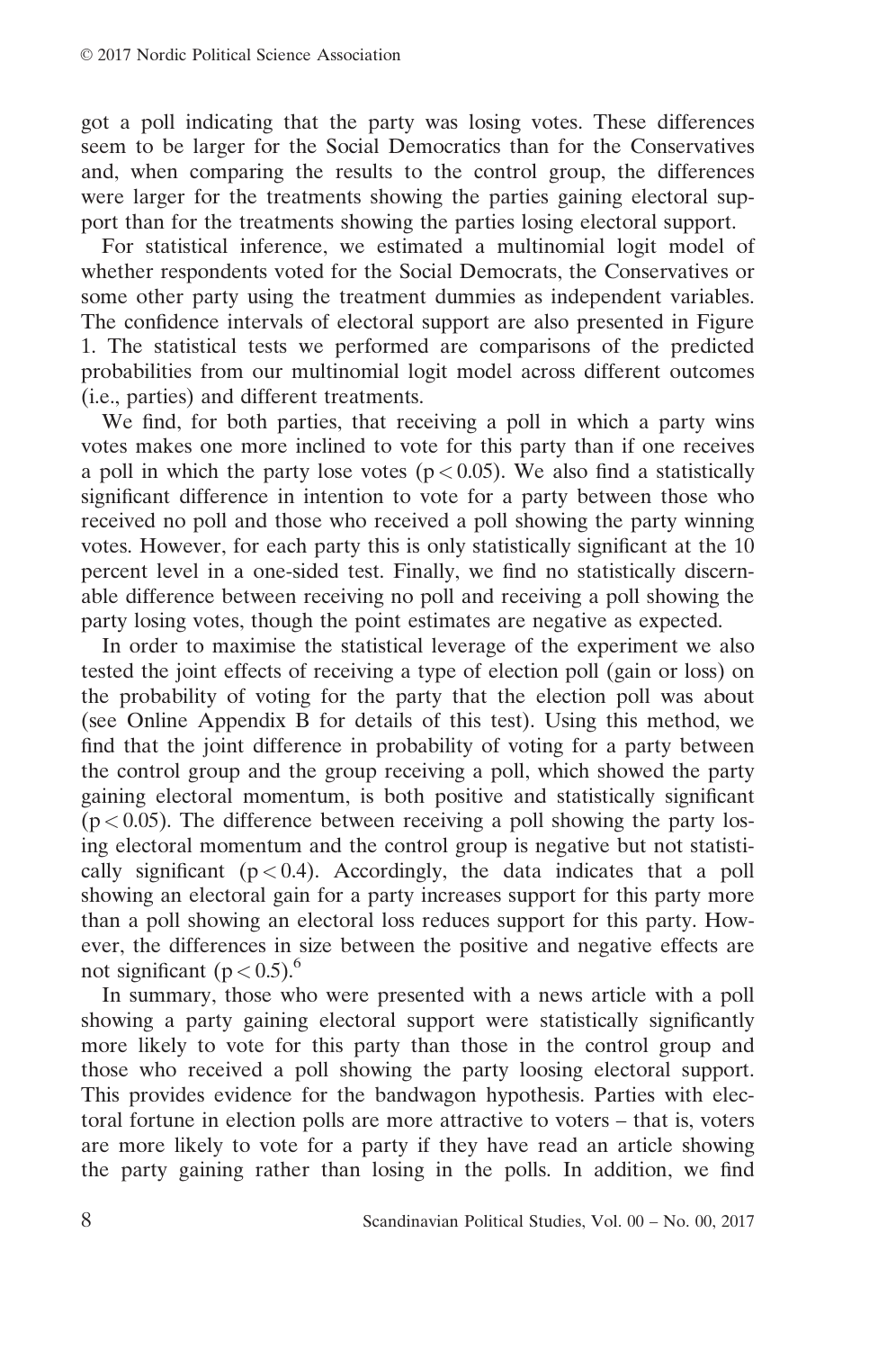similar results for voter's self-reported probability of voting for the party and their sympathy for the party (see Online Appendix C).

### Heterogeneity in the Bandwagon Effect

On average, subjects who were exposed to a news article with a poll indicating that a party was winning votes were more likely to vote for this party, but one might ask whether certain types of subjects were more affected by the polling information than others. This is potentially interesting because it can tell us something about the universality of the bandwagon effect, and it might also tell us something about the mechanisms underlying the bandwagon effect.

We had no prior expectation about what kind of treatment heterogeneity we might see, and accordingly the heterogeneity analysis should be seen as purely explorative and any conclusions, positive or negative, should be considered to be objects for future examination. We used available pretreatment variables and looked at effects for those above and below the median age, gender and education as well as those who voted for the party in the last election and those who did not.

To investigate how sensitive these different groups were to the treatment effect, we estimated the average marginal effect of receiving a 'win poll' rather than a 'loss poll' across different groups and for each of the two parties. The average marginal effects were derived from logistic regressions of intention to vote for one of the two parties using a treatment dummy (i.e., 'win poll' or 'loss poll') and a dummy indicating which gender group the respondent was in (e.g., male or female). The average marginal effects for the different groups are plotted in Figure 2.

Figure 2 shows little heterogeneity in the treatment effect. None of the four different ways of slicing up the subjects leaves us with any statistically significant differences in the average marginal effects for either of the two parties. Consistent with an interpretation of the bandwagon effect being a more general phenomenon, there is no indication that the effect is particular to any demographic group.

#### Discussion

We conducted a survey experiment where voters were presented with a poll and a short newspaper article describing either increased or decreased electoral support for one of two Danish parties. Across both parties, voters were more likely to intent to vote for the party if the poll showed increased electoral support than if presented with no poll or a poll showing decrease in electoral support for the party. This provides evidence for the bandwagon hypothesis in the survey experiment: voters flock towards parties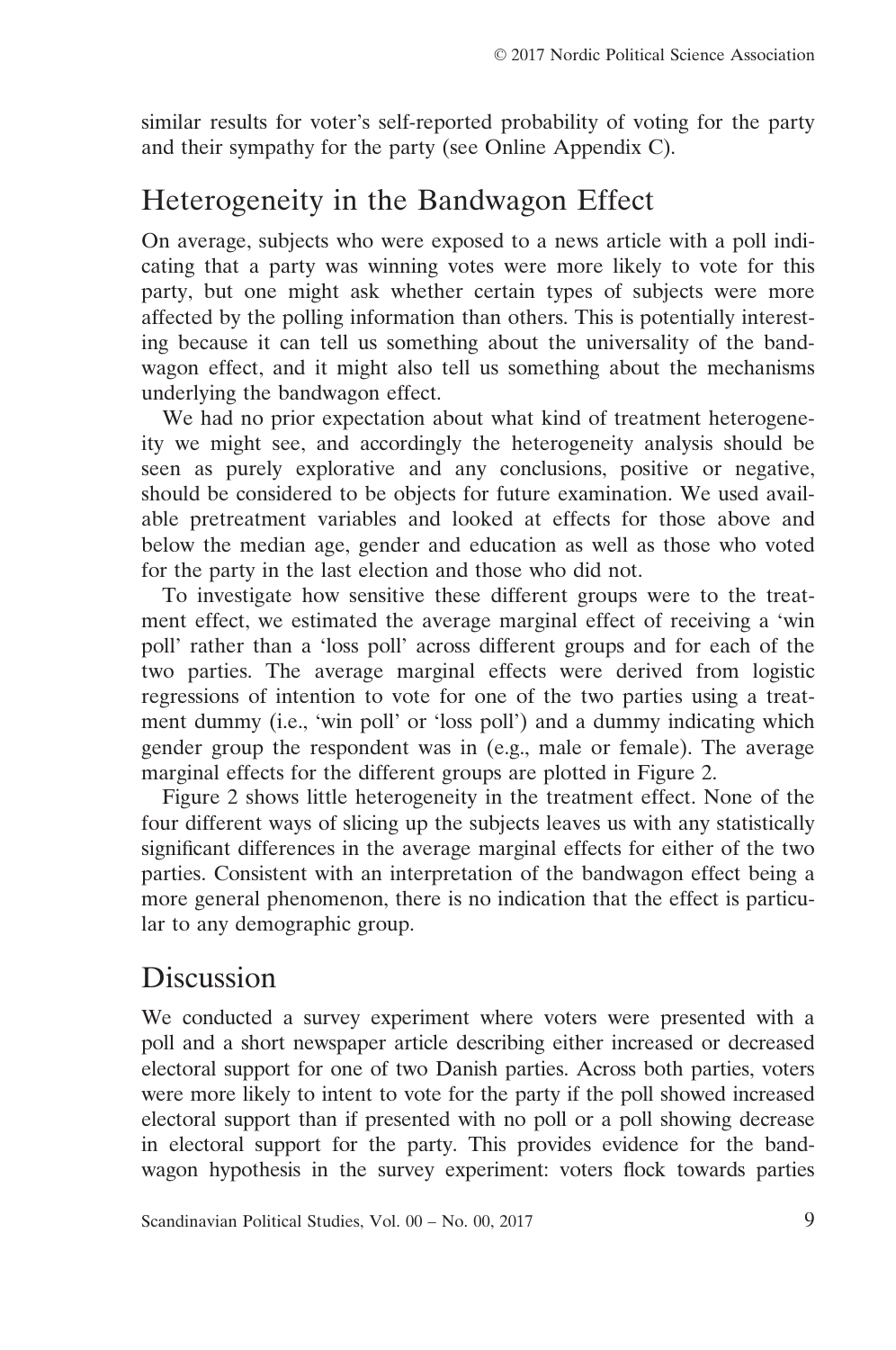Figure 2. Average Marginal Effect (AME) of Receiving a 'Win Votes' Poll rather than a 'Lose Votes' Poll on the Probability of Voting for the Party across a Number of Groups.



Notes: AME 1 is the effect for those in the group; AME 0 is the effect for everybody else. The different groups and the party in question are listed on the y-axis. Horizontal lines are 95 percent confidence intervals of the average marginal effects. None of the differences are statistically significant ( $p > 0.05$  for all groups).

that show electoral strength. Interestingly, the effects tended to be larger for polls showing the party gaining ground, than for polls which showed the party losing ground. To some extent this goes against the conventional wisdom that negative information tends to crowd out positive information (i.e., the negativity bias). However, the patterns identified above were not strong enough for us to make any firm conclusions in this regard.

We cannot be sure whether voters will react in the same way when presented with poll stories in the real world. Actual voters are exposed to several polls. They may be exposed to the same poll several times and interpret it in different ways. Alternatively, some voters might not notice the poll at all. Furthermore, the long-term effect of exposure to a poll is not captured by our study. We examine voting intentions, which is only relevant insofar as it provides a good proxy for actual voting behaviour. An obvious extension of our study would be to examine the effect on actual voting behaviour.

In addition, our treatments for the two parties are not fully comparable and the strongest push for parties in the manipulation leads to the strongest effects. Perhaps it is a coincidence, but future research could explore if there is a relationship between a party's change in support and the size of the effect, and perhaps even characterise the shape of such a relationship,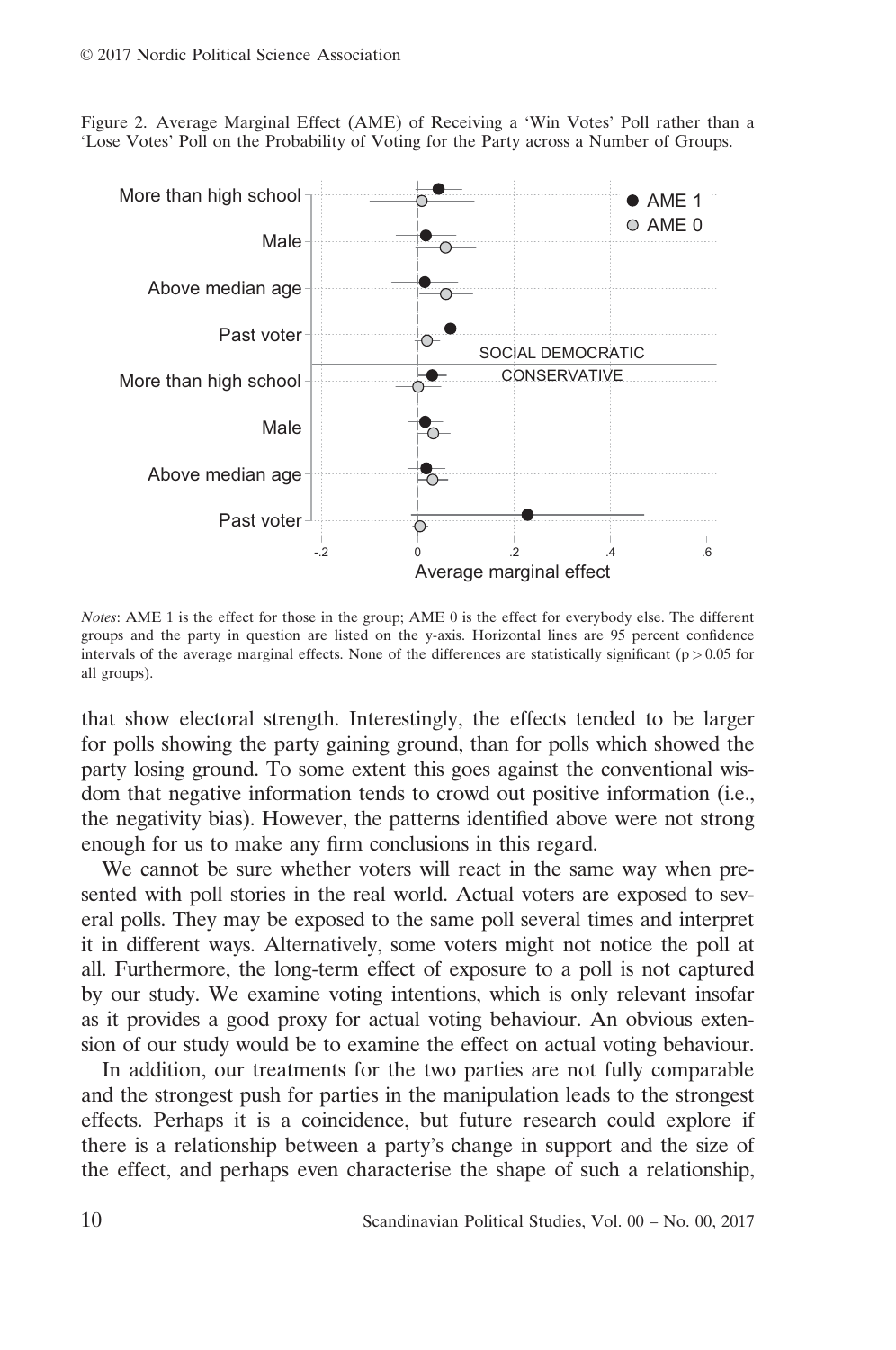should it exist. Another thing that we do not consider is strategic considerations such as voting for a party with the intention of keeping another party out of power, affecting the balance of power in coalition governments, and taking a threshold into account (Jenssen 2016). These may intersect with the bandwagon effect.<sup>7</sup> Finally, we would also like to point out that the gain and loss articles had different reference points in the sense that the latter were continuations of current trends in the polls, while the former broke with that trend. It would be interesting if future studies explored whether breaking a trend also provides the basis for a stronger effect.

Our findings add to a growing literature on bandwagon effects in European democracies (Morton et al. 2015; Stolwijk et al. 2016; Van der Meer et al. 2016). Ongoing debates about dissemination of polls are perhaps even more relevant than ever considering some recent polling and prediction failures by political journalists and pundits (cf Aalberg & van Aelst 2014; Donsbach 2001; Petersen 2012). We find consistent effects across different parties, and different types of voters, for a diverse national sample, in a political context very different from those of earlier research on the bandwagon effects. Accordingly, our findings are in line with an account of bandwagon behavior that is based not on social or political contingencies such as media or political institution, but on fundamentals of human political cognition. We presented voters with a bundle of manipulations in each treatment and are unable to identify how each element contributes to the total effect. It would be interesting for future research to explore exactly what parts of the polling information and political cognition lead voters towards political parties with electoral strength.

#### ACKNOWLEDGEMENTS

This research note extends finding published in Dahlgaard et al. (2016). The contribution of the research note is to relate the findings to recent related publications and present heterogeneity analyses that have not been published previously. We would like to thank the editors and reviewers of the journal for their constructive comments.

#### **NOTES**

- 1. As an example, one of the parties of the study (the Social Democratic Party) experienced increased electoral support in the 2015 national election but lost executive power due to their coalition partners' loss of mandates.
- 2. We also performed the analysis including those respondents who only completed part of the questionnaire. This does not substantially change the effect sizes or statistical significance. There were no differences in attrition rates across the different experimental groups.
- 3. Tested using multinomial logit regression ( $p > 0.5$ ).
- 4. In weighted averages of polls, the Conservatives did not experience much variation in support around the time of the data collection compared to the previous election. The real poll average was 4.5 percent for the Conservative at the time of the data collection. The Social Democratic Party experienced a surge of approximately four percentage points three months before the data collection, but lost three percentage points by the time of study. In the months after the election, both the Conservatives and the Social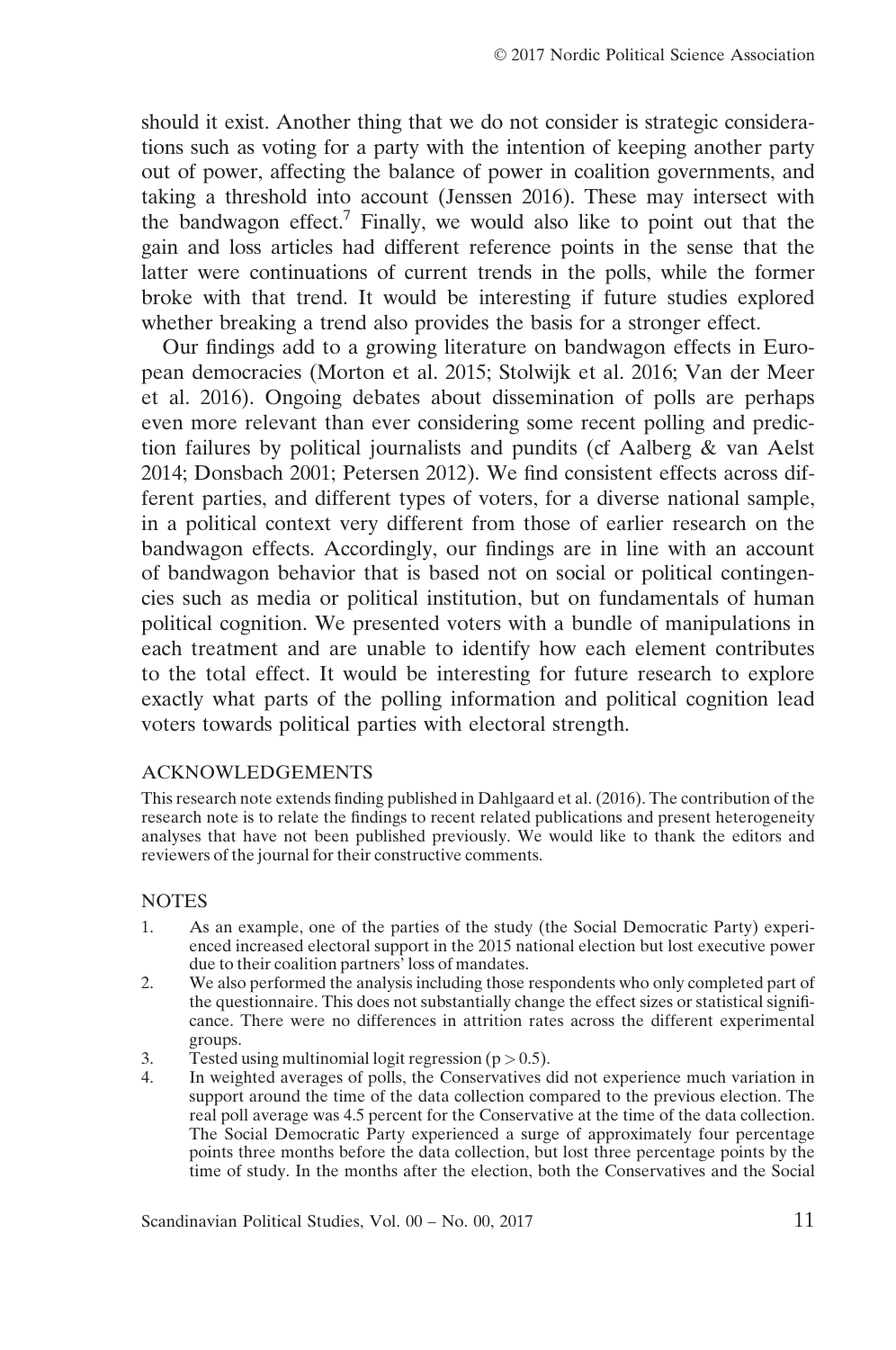Democrats gained quite stable support in the polls. Finally, it should be noted that single polls often deliver larger changes in support than what is tracked in the weighted average. Current support for the two parties was mentioned in the debriefing of the survey respondents.

- 5. At the end of the survey, respondents were asked about the content of the article they read at the beginning of the survey as a manipulation check. Out of the 2,407 respondents who saw one of the articles (control group excluded) 89 percent were correct and 11 percent were wrong or replied 'do not know' on the question on what the article referred to – that is, the vast majority had read the article intensively enough to be able to repeat the heading, and we can conclude that they were exposed to the increase or decline in party support.
- 6. We also estimated the multinomial logit model while controlling for a lagged version of the dependent variable – that is, an indicator variable for whether the respondent said they voted for the Social Democratic Party, the Conservative Party or some other party in the last election. This did not change the results.
- 7. We thank an anonymous reviewer for bringing this to our attention.

#### **REFERENCES**

- Aalberg, T. & Van Aelst, P. 2014. 'Who is Afraid of Preelection Polls? How Perceptions of Polls Influence Support for Polling Regulations among Elites', International Journal of Public Opinion Research, 26(4), 517–30.
- Albrechtsen, K. 2013. 'Enigt Folketing vil afskaffe meningsmålinger på valgdagen', Berlingske Nyhedsbureau, 20 November.
- Ansolabehere, S. & Iyengar, S. 1994. 'Of Horseshoes and Horse Races: Experimental Studies of the Impact of Poll Results on Electoral Behavior', Political Communication, 11(4), 413–30.
- Bernays, E. L. 1945. 'Attitude Polls: Servants or Masters?', Public Opinion Quarterly, 9(3), 264–8.
- Brady, H. & McNulty, J. 2011. 'Turning Out to Vote: The Costs of Finding and Getting to the Polling Place', American Political Science Review, 105(1), 115–134.
- Ceci, S. J. & Kain, E. L. 1982. 'Jumping on the Bandwagon with the Underdog: The Impact of Attitude Polls on Polling Behavior', Public Opinion Quarterly, 46(2), 228–42.
- Dahlgaard, J. O., Hansen, J. H., Hansen, K. M. & Larsen, M. V. 2015. 'Hvordan påvirkes vælgerne af meningsmålinger? Effekten af meningsmålinger på danskernes stemmeadfærd og sympati for partierne', Politica, 47(1), 5–23.
- Dahlgaard, J. O., Hansen, J. H., Hansen, K. M. & Larsen, M. V. 2016. 'How are Voters Influenced by Opinion Polls? The Effect of Polls on Voting Behavior and Party Sympathy', World Political Science, 12(2), 283–300.
- Ditlevsen, S. D. 2009. 'Valg: Exit-polls undergraver demokratisk debat i valgkampe', Information, 11 June.
- Donsbach, W. 2001. Who's Afraid of Election Polls? Normative and Empirical Arguments for the Freedom of Pre-election Surveys. Amsterdam: ESOMAR.
- Erikson, R. S. & Stoker, L. 2011. 'Caught in the Draft: The Effects of Vietnam Draft Lottery Status on Political Attitudes', American Political Science Review, 105(2), 221–37.
- Field, H. H., Lazarsfeld, P. F., Robinson, C. G. & Bernays, E. L. 1945. 'The Discussion Goes On', Public Opinion Quarterly, 9(4), 403–10.
- Gallup, G. & Rae, S. F. 1940. Is there a bandwagon vote? Public Opinion Quarterly, 4(2), 244–249.
- Gerber, A. S., Huber, G. A., Doherty, D. & Dowling, C. M. 2011. 'The Big Five Personality Traits in the Political Arena', Annual Review of Political Science, 14, 265–87.
- Hardmeier, S. 2008. 'The Effects of Published Polls on Citizens', in Traugott, M. & Donsbach, W, eds, The Sage Handbook of Public Opinion Research. Los Angeles, CA: Sage.
- Hernadi, A. 2010. 'Statsvetare skeptisk till opinionsförbud', Svenska Dagbladet, 3 September.
- Jakobsen, M. S., Wichman, J. M. & Siegumfeldt, F. 2005. 'Meningsmålinger påvirker de vælgerne?', Berlingske Tidende, 4 December.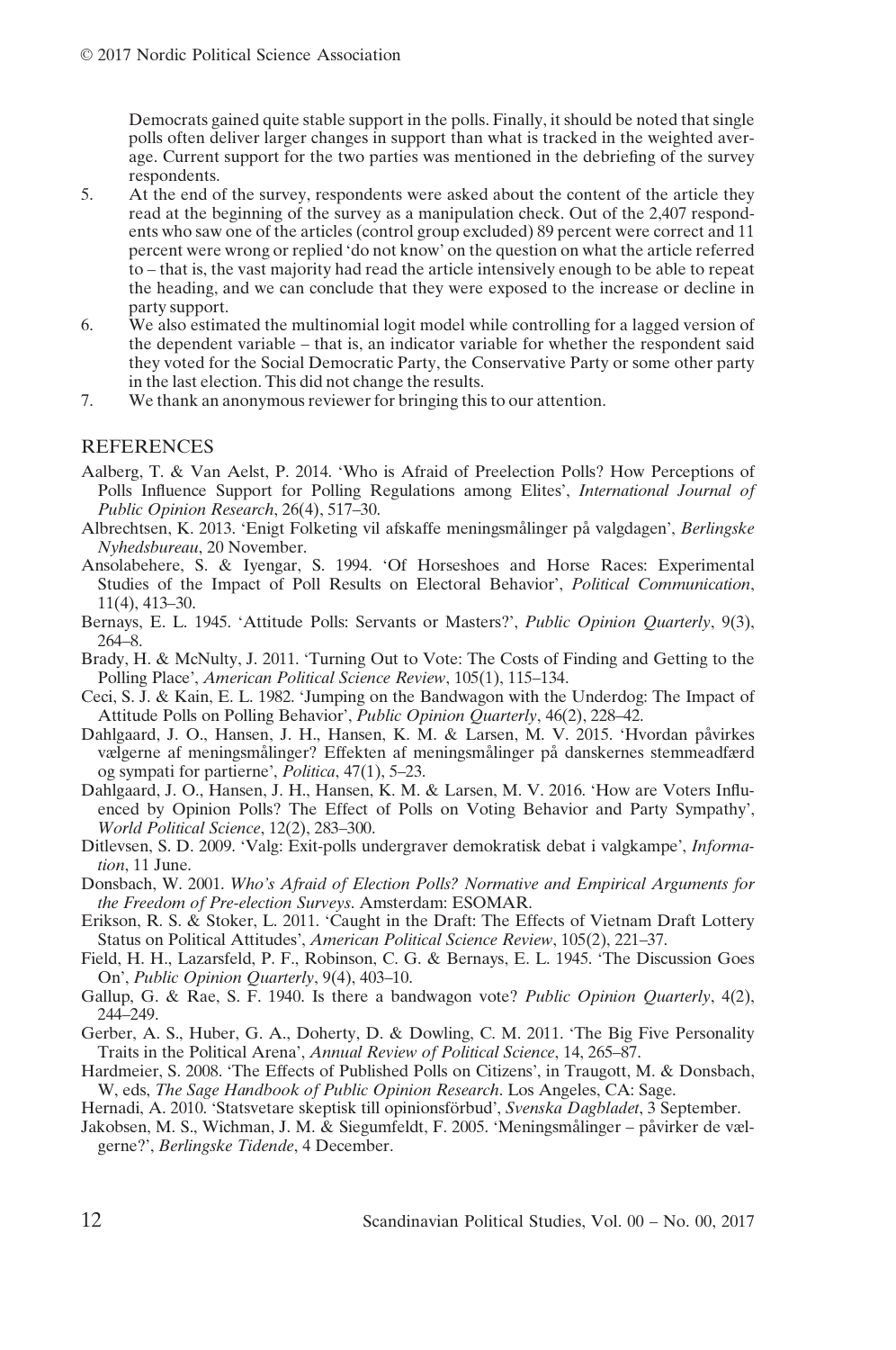- Jenssen, A. T. 2016. 'Tactical Voting in Norway: Context, Motives and Occurrence', Scandinavian Political Studies, 39(1), 22–51.
- Kay, A. C., Jimenez, M. C. & Jost, J. T. 2002. 'Sour Grapes, Sweet Lemons and the Anticipatory Rationalization of the Status Quo', Personality and Social Psychology Bulletin, 28(9), 1300–12.
- Kleinnijenhuis, J., Van Hoof, A. M., Oegema, D. & De Ridder, J. A. 2007. 'A Test of Rivaling Approaches to Explain News Effects: News on Issue Positions of Parties, Real-World Developments, Support and Criticism, and Success and Failure', Journal of Communication, 57(2), 366–84.
- Lau, R. R. & Redlawsk, D. P. 2001. 'Advantages and Disadvantages of Cognitive Heuristics in Political Decision Making', American Journal of Political Science, 45(4), 951–71.
- Lazarsfeld, P. F., Berelson, B. & Gaudet, H. 1944. The People's Choice: How the Voter Makes Up His Mind in a Presidential Election. New York: Duell, Sloan & Pearce.
- Leibenstein, H. 1950. 'Bandwagon, Snob and Veblen Effects in the Theory of Consumers' Demand', Quarterly Journal of Economics, 64(2), 183–207.
- Marsh, C. 1985. 'Back on the Bandwagon: The Effect of Opinion Polls on Public Opinion', British Journal of Political Science, 15(1), 51–74.
- Meffert, M. F., Huber, S., Gschwend, T. & Pappi, F. U. 2011. 'More than Wishful Thinking: Causes and Consequences of Voters' Electoral Expectations about Parties and Coalitions', Electoral Studies, 30(4), 804–15.
- Mondak, J. J. 2010. Personality and the Foundations of Political Behavior. Cambridge: Cambridge University Press.
- Morton, R. B., Muller, D., Page, L. & Torgler, B. 2015. 'Exit Polls, Turnout and Bandwagon Voting: Evidence from a Natural Experiment', European Economic Review, 77, 65–81.
- Mutz, D. C. 1997. 'Mechanisms of Momentum: Does Thinking Make It So?', Journal of Politics, 59(1), 104–25.
- Petersen, T. 2012. 'Regulation of Opinion Polls: A Comparative Perspective', in Holtz-Bacha, C. & Strömbäck, J., eds, Opinion Polls and the Media: Reflecting and Shaping Public Opinion. Basingstoke: Palgrave Macmillan.
- Rothschild, D. & Malhotra, N. 2014. 'Are Public Opinion Polls Self-fulfilling Prophecies?', Research and Politics, 1(2), 1–10.
- Sandvik, S., Viseth, E., Fossen, C. & Jakobsen, R. 2013. 'Krisemåling kaster Lysbakken ut av tinget', NRK News, 16 August.
- Simon, H. A. 1954. 'Bandwagon and Underdog Effects and the Possibility of Election Predictions', Public Opinion Quarterly, 18(3), 245–53.
- Skjoldan, L.-L. 2015. 'Medieordførere: Problematisk med exit polls på valgdag', Altinget, 15 June.
- Stolwijk, S. B., Schuck, A. R. & De Vreese, C. H. 2016. 'How Anxiety and Enthusiasm Help Explain the Bandwagon Effect', International Journal of Public Opinion Research, forthcoming.
- Van Der Meer, T. W., Hakhverdian, A. & Aaldering, L. 2016. 'Off the Fence, Onto the Bandwagon? A Large-scale Survey Experiment on Effect of Real-life Poll Outcomes on Subsequent Vote Intentions', *International Journal of Public Opinion Research*, 28(1), 46–72.

### Supporting Information

Additional supporting information may be found in the online version of this article at the publisher's web-site:

Appendix A.1: The four treatment articles translated into English.

Appendix A.2: The four treatment articles as seen by the respondent (in Danish).

Appendix B: Analysis of joint effects.